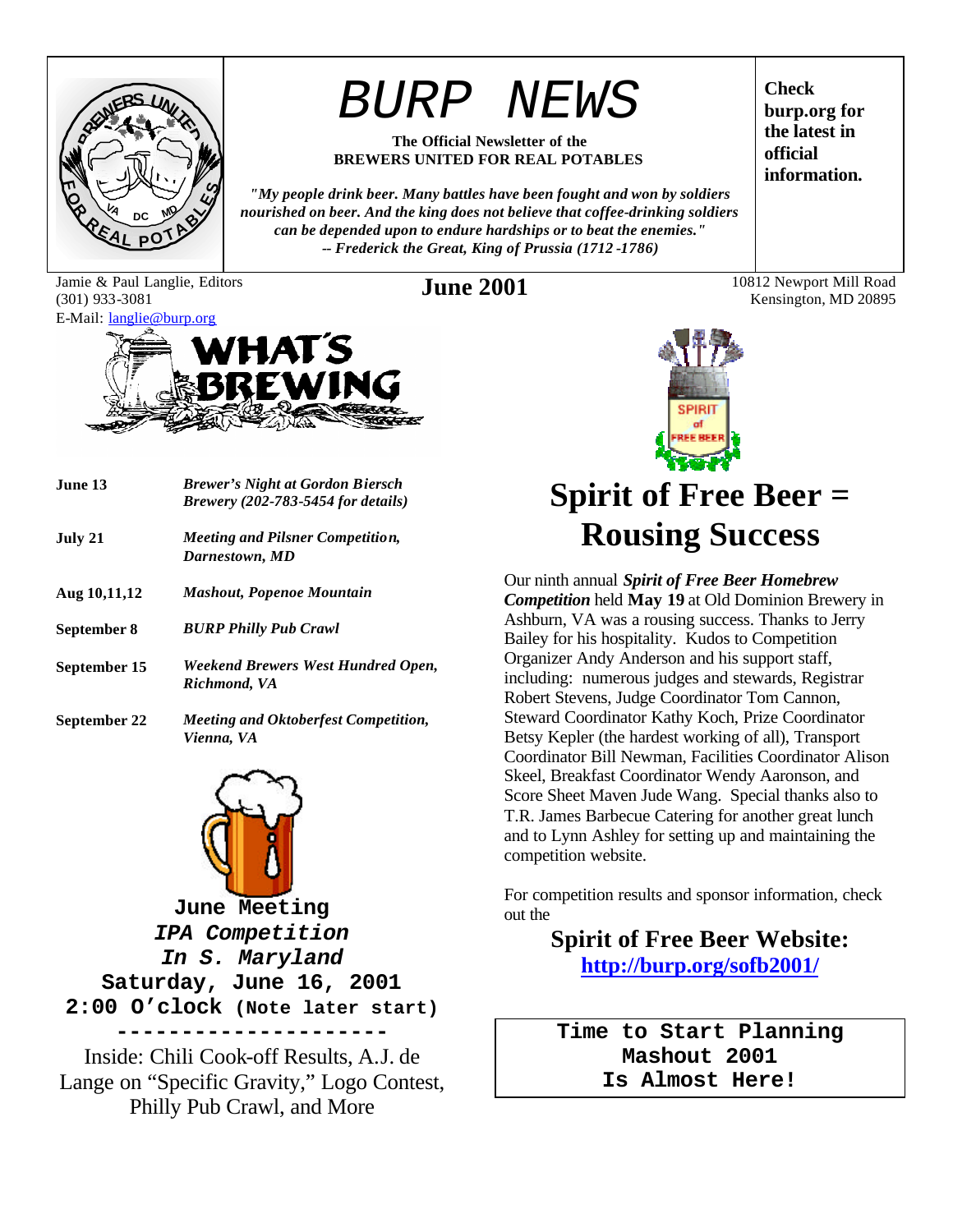

**Primary Fermentations** *Bill Ridgely, Fearless Leader*

A lot of people worked hard to make Spirit of Free Beer IX a success, but none deserve our gratitude more than Andy Anderson, who worked tirelessly as Competition Organizer. Whenever I spoke with Andy to see how plans were coming along, he said simply, "Don't worry, everything's under control", and indeed it was. The competition went as smoothly as any in recent memory. My personal thanks go to Andy and his team of hard working and efficient volunteers.

I'd also like to thank all of the BURP members who entered beers in this year's competition. Unfortunately, the number of entries at homebrew competitions has been dropping off as our hobby experiences another downturn. While few of us may have the ability to submit 10 or more entries (kudos to this year's "Get a Life" award recipient Steve Marler!), a number managed to submit multiple entries. In the future, if we could just get everyone in the club to submit one entry, we'd have 300 right off the bat. I'd like to encourage everyone to more fully support our annual competition, one of BURP's true "Windows to the World". You'll get top notch feedback on your beer, and you might even win some nifty prizes. I also encourage everyone to help out with the organization of the competition. Sure, there's work involved, but it's a lot of fun too, and it feels great when everything goes smoothly.

Hearty congratulations to all of the winners of this year's competition, especially Ed Bielaus & Mark Polnasek, who bring the Best of Show trophy back to BURP. Remember, ribbons and prizes will be awarded at the June BURP meeting, so don't miss it if you're one of the lucky winners.

The May BURP meeting was especially poignant as it was the last ever to be held at John Esparolini's beautiful back yard in Vienna, VA. I've always enjoyed this place with its wonderful shade trees. The owner of the house plans on demolishing it this month, so John is being forced to move elsewhere. At least we'll have fond

memories of past meetings and chili cookoffs at John's place. Many thanks go to John for hosting us one more time (on the occasion of his  $40<sup>th</sup>$  birthday, no less). Congratulations go to the winners of the cookoff (Dona Lee, Beth Fox, and friends for "Bison Bite Chili") and to John Dittmann for his winning Hennepin Clone. John's beer will be delivered to Cooperstown, NY for the multiclub Hennepin Clone Competition at Brewery Ommegang on Saturday, June 2.

The next major event for BURP will be the  $14<sup>th</sup>$  annual MASHOUT, scheduled for August 10-12 on Popenoe Mountain. I invite anyone interested to serve on the planning committee for this event. If interested, please contact me via e-mail (ridgely@burp.org) or phone (301-762-6523).

I look forward to seeing everyone in Southern MD for the June meeting on the  $16<sup>th</sup>$ . Until then, cheers!



**Culture corner** *Alison Skeel, Minister of Culture*

#### **May -- Hennepin Clone Competition Winners**

#### *1st -- John Dittman 2nd -- Bob and Betsy Kepler/Tom and Colleen Cannon 3rd -- Keith Chamberlin*

Congratulations to all! John's winning entry was eligible to represent BURP at the Hennepin Clone Contest at Ommegang on June 2.

#### *The June competition is IPA.*

Please have your entries at the meeting as early as possible.

July -- Pilsner

We will be judging Categories 2A & B of the BJCP Guidelines: Bohemian Pilsner and Northern German Pilsner. Recipes can be found at http://brewery.org/brewery/cm3/recs/index.html#pilsner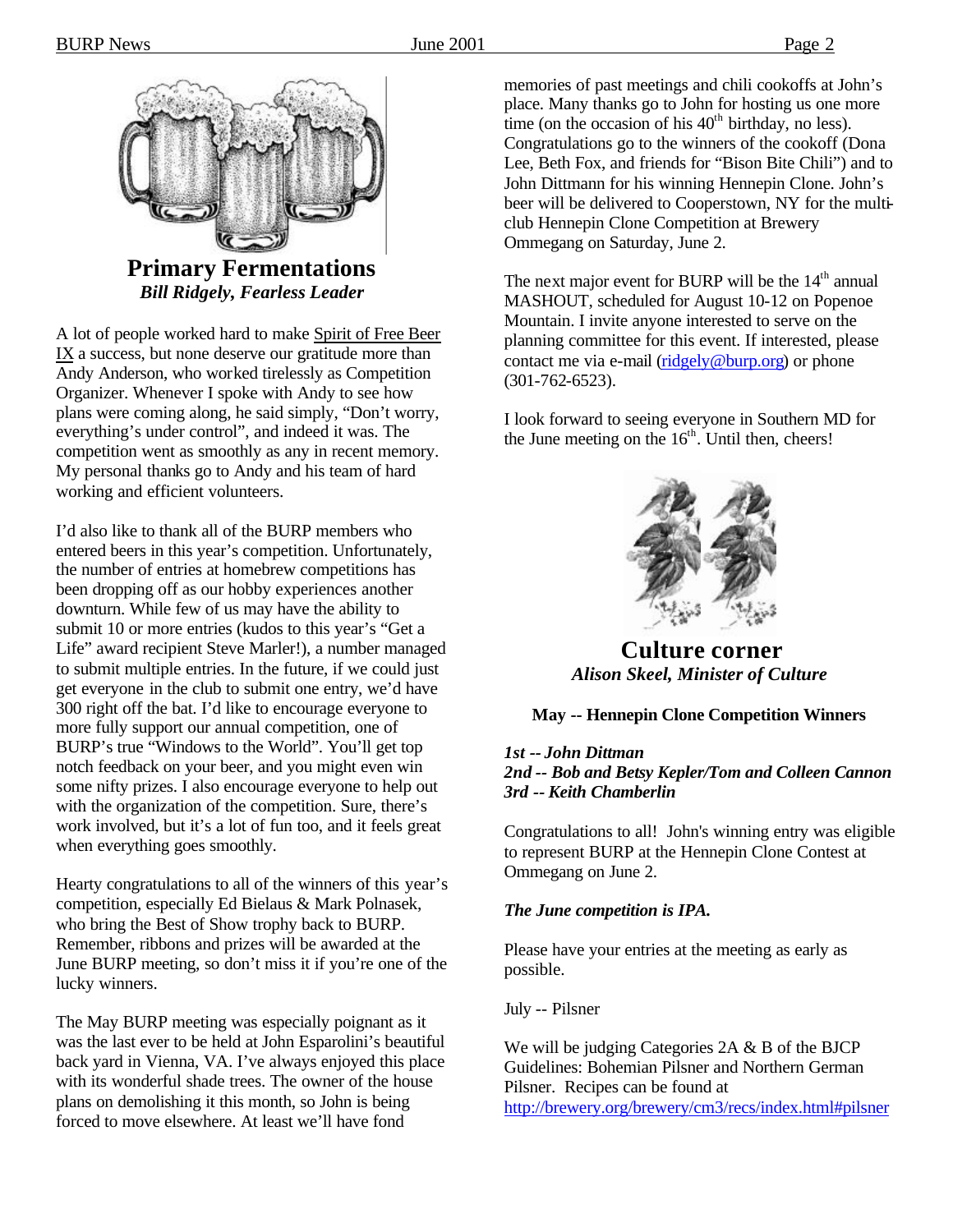### **Dittmann's Winning Hennepin Clone Recipe**

I thought some of you might be interested in how I produced my Hennepin clone. I brewed on April 21 and fermented it in the warmer part of the basement. The temperature was approximately 70 degrees. On May 2, I bottled sixbottles for the contest. The gravity was 1.008. I bottled the remainder on May 13, when it had reached 1.004.

#### *Grain and adjuncts*

9 lb. DWC Belgian Pilsner 1 lb. Marris Otter Pale 1 lb. MF Wheat 2 lb. white Candy sugar

#### *Hops*

1 oz Styrian Goldings (4%) 1/2 oz East Kent Goldings (4.5%) 3/4 oz Czech Saaz (3.8%)

#### *Spices*

.1 oz Dried Orange Peel .03 oz Dried Ginger .02 oz fresh-ground Coriander .02 oz Grains of Paradise

Mashed at 154F All Goldings added at boil Orange peel added after 15 minutes Irish moss added after 60 minutes Saaz and spices added 65 minutes 75 minute boil OG 1.080 FG 1.004

# **? ? ? ? ? ? ? ?**

# **Rydlun's Riddler**

*By Rod Rydlun*

ROD'S (Multi-part) RYDLER: Dimensions of Beer

The Brewing Industry is a dynamic segment of our national economy. By 2000, directly or indirectly employing 2.5 million Americans workers who: -- deliver a \$190+/- billion impact to the economy;

- -- earn \$60 billion in wages and benefits;
- -- workers who pay \$14 billion in taxes, annually.

How many domestic brands of beer on the shelves, today?

By 1810, a maturing America boasted 120 local breweries. Practically every town in America had its own brewery, swelling the count to approaching 5,000 in the 1900s. Prohibition closed all but 44. How many breweries now?

Today, Total consumption/sales is nearing 200 million barrels, annually. But, the majority of production, from just three major industry leaders [BUD-MIL-OORS], accounts for what percentage of total annual USA consumption/sales?

For added bonus points, what percentage of total annual USA consumption/sales is IMPORTS?

Ditto, CRAFT-BREW?

What percentage of total domestic production of beer in America is exported?

What surprise ingredient makes up 44% of each bottle of beer you drink?

#### **(Answer on page 8)**

## **? ? ? ? ? ? ? ? ? ?**



*John Dittmann, Pub Crawl Czar*

I would like to invite all BURP members and guests on a bus trip to Philadelphia. Alex has informed me that there is an excellent museum for dinosaur bone in Philly, but our purpose will be beer. Drinking beer, purchasing beer, eating … and drinking more beer.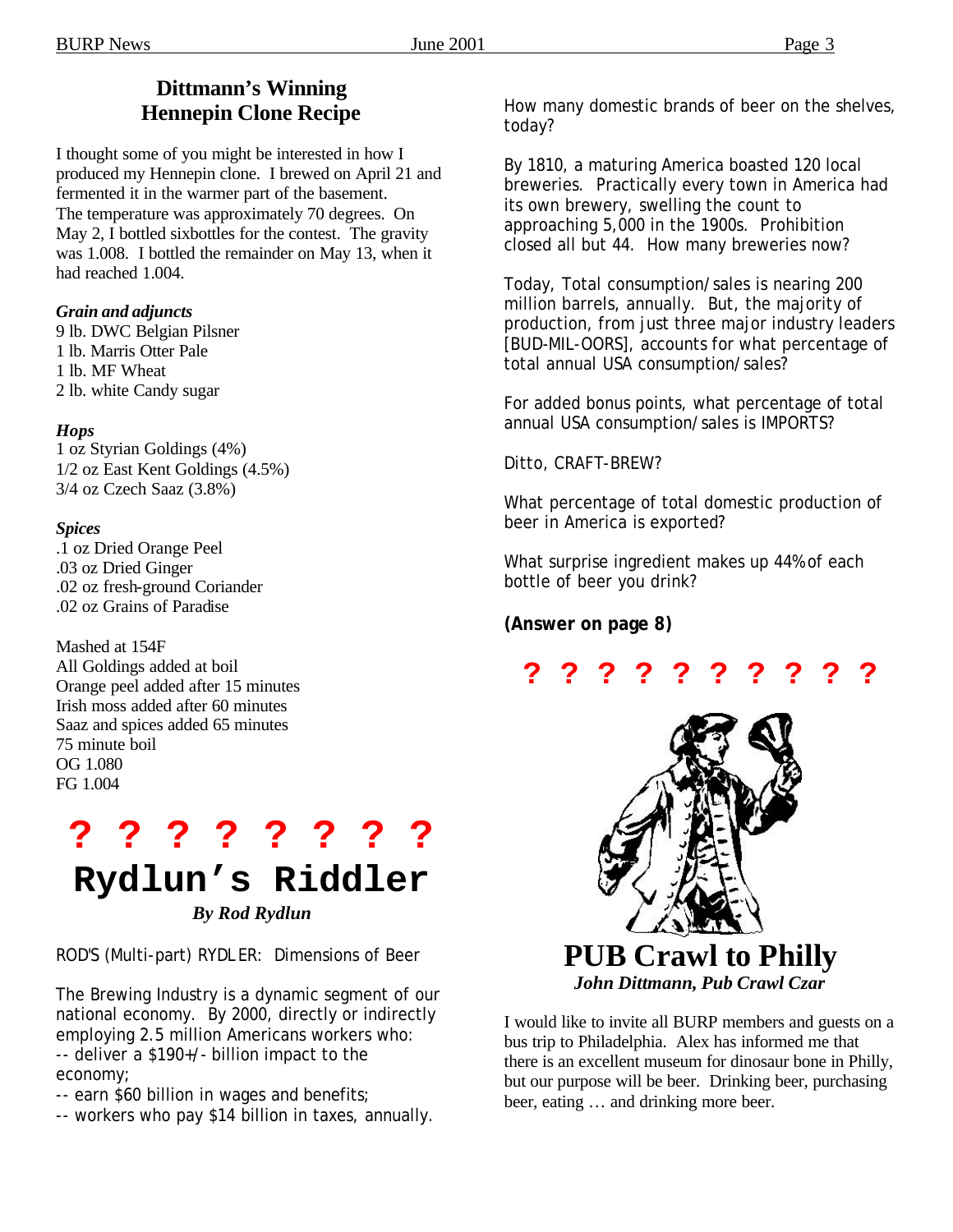We have secured a bus from J&R Transport for *Saturday September 8, 2001*. We will leave from West Falls Church metro station at 8 a.m. and leave the Greenbelt metro station at approximately 8:45 a.m. We plan to return to the Washington area around 11 p.m.

The bus seats 47 and comes equipped with a restroom, video player and good possibility of beer drinking. This last bit is not in stone, but we hear it has been allowed in the past.

The schedule and cost have yet to be settled, but here is what we know at this time.

We will have a pizza and beer lunch at Victory Brewing company before journeying into the city. One stop in the city will be Monk's, another will probably be Ludwig's Bier Garten and another might be the Standard Tap. There are many other possible stops. Yards is moving into a new brewery and we may stop there, but that would be the only brewery visit other than Victory.

We expect the cost will be approximately \$35 per person including the lunch at Victory. We cannot give a firm price at this time, but we hope to have an update on Burplist and our web site soon.



### **Bike and Beer: VIRGINIA WINE COUNTRY Bike Tour** *Craig Somers, Cyclemeister*

In spite of the heavy rain that fell in the DC area on Saturday morning, eleven BURPers did participate in the Memorial weekend Wine Tour. It seemed unlikely that we would do any biking on Saturday, but we discovered that conditions were dry once we arrived in the wine country area. In fact, these were the best riding conditions out of the three wine tour outings thus far. There was no rain during Saturday's ride! It was

overcast for the first couple of hours, and partly sunny for the rest of the day. We alternated riding for an hour then sampling wine and cheese during the next hour throughout the day. Thanks to Gordon and Rick & Christine for providing gourmet cheeses, smoked fish, etc. for the rest of us. Gordon was also prepared with a chain tool when Robert's chain broke during Saturday's ride. Wendy lost control and gashed her knee while descending the stone strewn dirt road to Linden Winery. Dr. Chris Kirtley was there to advise on the treatment of the wound. It did rain later while we ate dinner so everyone decided to spend the night inside the Smokehouse B&B cabin. All the beds were filled.

On Sunday, John Halberg gave us a tour of his bee keeping and mead making operation. The braggot, a malted beverage mixed with mead, was an especially popular purchase for our group. We limited ourselves to visiting only Sharp Rock Winery on Sunday. A rain shower fell while we consumed wine and cheese on a covered porch. Otherwise it was a sunny day and a scenic ride. Chris and I stopped at the Bardo brewery on the way back to DC. Bill Stewart served us free beer. He said that attendance at his new tasting room was light this Memorial weekend. He invites beer lovers to come out and enjoy the rustic setting in the woods at Bardo. Made a dinner stop at Sweet Water Tavern. The High Desert Imperial Stout and Spring Bock are a treat. Mario & Lynda met up with us there. They had stayed with us at the Smokehouse, but hiked Old Rag mountain both days instead of biking.

#### **IF It's October, It must Be Belgium!**

The beers of southern Belgium will be the primary focus of a bicycle tour planned for the first three weeks of October, 2001. The trip is composed of three segments, where each week represents a segment. You may participate in whatever portion of the trip that you wish.

The first week, we travel from Amsterdam to Brugge. Good beer bars in Holland often serve a larger selection of Belgian beers from the Flanders region than do bars in Belgium. During the second week, the route follows the Belgian/French border from Brugge to Luxembourg. The third week will go from Luxembourg to Brussels.

Amsterdam, Brussels and Luxembourg all have international airports. It is very easy to take your bike on the train throughout the Benelux region. My intent is to schedule some weekday evening training rides during the summer in addition to weekend cycling events. I hope that many of you will consider joining us in October. For more information, contact: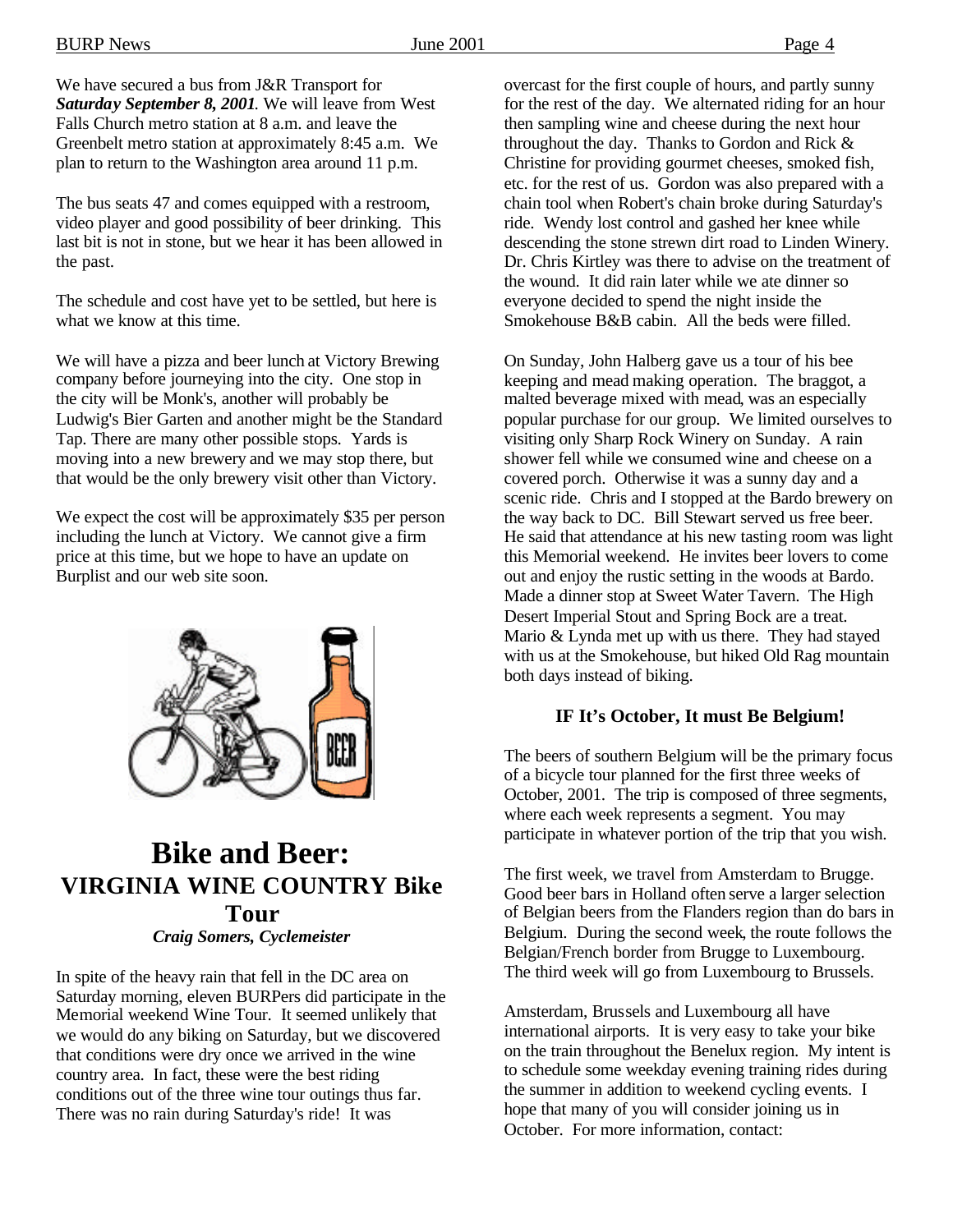*Craig Somers, 202-224-5957 or 202-365-0701 (cell), craigsbike@burp.org*



**A Couple of Notes on Specific Gravity** *A.J. deLange*

There may be brewers that don't measure the specific gravity of their worts, but they must be few and far between. The majority look upon wort specific gravity as the beer's most important parameter, a measure of its "size". They know that tracking the fall of SG over time is a means of monitoring the progress of fermentation and that the difference in SG from the start to the finish of fermentation can be used to estimate the alcohol content of the beer. In addition, grain brewers recognize that the specific gravity of the wort can be used to determine the total amount of sugar extracted from the grains which, when compared to the weight of the grist, is a measure of the efficiency of the mashing process.

This article describes each of these aspects of specific gravity and gives some handy approximate formulas for computation. By "approximate" we mean that the formulas are accurate enough for homebrewing and even most craft brewing applications. The formulas use the Plato scale for wort strength, which is almost universally used by professional and advanced homebrewers. In fact, many high quality hydrometers are calibrated directly in Plato units. Perhaps this article will help you appreciate the value of the Plato scale if it is new to you.

We'll start by reviewing what *specific gravity* actually is. It is the *ratio of the weight of a volume of a solution to that of an equal volume of water with each being at a specific (though usually the same) temperature*. Here, we'll assume that both temperatures are 20°C (68° F). In formal writing, such specific gravities would be labeled "20/20" indicating this. Specific gravity is measured using a hydrometer (familiar to all brewers), pycnometer (specific gravity bottle) or digital density meter. The latter two are laboratory devices, and few homebrewers will encounter them. There are dozens of books and magazine articles which describe the proper way to use a hydrometer so we won't dwell on that here beyond, remarking that scrupulous cleanliness of the hydrometer, technique and control of or compensation for temperature are all important.

Assuming that you have taken an accurate specific gravity reading for a freshly-brewed wort, what should you do with it besides write it in your log? The first thing is to convert it to Plato, which is easily done via the formula:  $P = (463 - 205S)(S-I)$ , where *S* is the *specific gravity*. As an example, a specific gravity of 1.040 converts to  $P = 9.992$  by the use of this formula which is one of the "Lincoln Equations" in popular use among professional brewers. Its result is very close to the "official" ASBC value of 9.994. Many readers will recall that Plato is computed approximately by taking the "points" (1000 times the decimal part of the specific gravity) and dividing by 4. Thus, for this example, specific gravity of 1.040 implies 40 points and 10 degrees Plato. This simple approximation is especially good in the range of gravities for most beers brewed.

The *Plato value for an unfermented wort is called the Original Extract (OE)* and represents *the amount of sugar in a particular volume of wort as a percentage of the weight of that volume of wort*. The weight of the wort is the density of the wort times the volume, and the density is the specific gravity times the density of water at 20 °C. Rather than do the implied intermediate calculations you can simply insert the Plato value into another of the Lincoln equations to get the pounds of extract (sugar) per gallon of wort:

#### *Pounds/gal = .08324/(1/P – 0.00382)*

 For example a 10° P wort contains 0.865 pounds of extract per gallon. Multiply this by the volume of your wort, and you have determined the amount of sugar you have extracted from the grains.

Remember that wort expands when hot. You need to take this into account, either by measuring the volume of the wort after it is chilled or by correcting the volume, if the measurement is made in the kettle while the wort is hot. In the latter case, multiply the hot volume by 0.9615. Continuing the example suppose a brewer measures the wort in his kettle just after turning off the heat and finds he has 10 gallons of 10 °P wort (remember to account for temperature when measuring specific gravity). At room temperature he would have 9.615 gallons of wort containing 0.865 pounds of extract in each gallon for a total of 8.32 pounds. Suppose he had used 13 pounds of grain in preparing this wort. He would, thus, have extracted 8.32/13ths or 64% of the grain mass as sugar.

Keeping track of this number from brew to brew is one of the best ways to judge the effectiveness of your mashing system and to quickly detect if something did not go the way it normally does. After a few brews you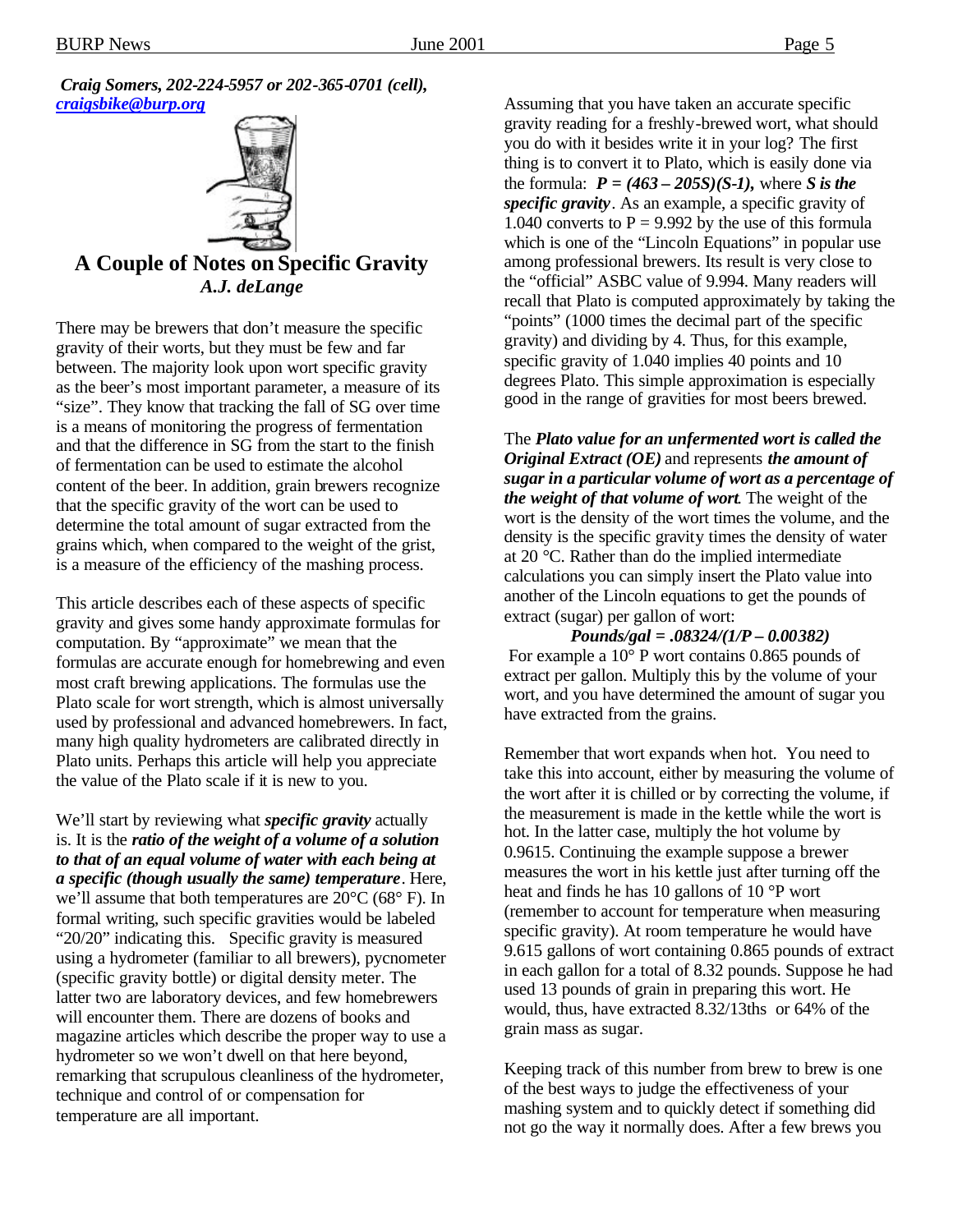should have a good idea of what your "brewhouse efficiency" is for particular styles of beer. Note that this is not the only way in which efficiency can be defined, but it is the least confusing. Thus, it is the one adopted by professional brewers.

Knowing the amount of sugar in your brew kettle makes it possible to calculate dilutions and concentrations. Suppose, for example, you found as above that you had 9.6 gallons of wort and wanted to brew a 13.5 °P beer. The second Lincoln equation tells you that you require 1.18 pounds of extract per gallon. As you know you have 8.32 pounds of extract your wort volume would have to be  $8.32/1.18 = 7.05$  gallons and you would thus have to boil the wort until this volume was reached.

Suppose you want to know the effect of adding a gallon of makeup water to this 10° P wort. That's a little tricky to compute, but it is easy to compute the effect of increasing the volume of the wort by 1 gallon. What makes all these formulas necessary is that adding a gallon of water to wort does not increase the volume of the wort by a gallon. It's close to a gallon, but not quite. Returning to the example, you now have 8.32 pounds of sugar in 9.615 gallons and you are going to dilute that to 8.32 pounds in 10.615 gallons. That's a concentration of  $8.32/10.615 = 0.784$  pounds per gallon. Turning the second Lincoln Equation around, you calculate the °P from pounds per gallon (ppg):

#### *°P = 1/(0.083237/ppg + 0.00382)*

Using this formula you will find that the diluted wort is 9.1° P. Though I'm sure you have seen the advantages of working in Plato you may feel more comfortable in specific gravity so here's a formula for converting to Plato back to SG:

#### *SG = 1 + °P/(258.6 – 0.879\*°P)*

A sample of the pitched wort can be transferred to a small container, covered with aluminum foil to prevent evaporation and placed in a warm out of the way place. This sample should ferment out within a couple of days because of the warm temperature. When fermentation of this sample is complete, measure its specific gravity and convert to Plato. This is often referred to as the "terminal gravity". Add about 1° P to it and you have a pretty good estimate of what the final gravity of the main ferment will be. Monitor the gravity of the fermenting beer. It should drop uniformly day by day until within a couple of  $\circ$  Plato of the terminal gravity, then level of and stop decreasing further. When this happens the *final gravity, in ° Plato, is recorded as the Apparent Extract (AE)*. A related quantity, called the *True Extract (TE)* is obtained by accurately measuring out a volume of beer, evaporating it to one third its original volume, accurately

restoring to the original volume with deionized water and measuring the specific gravity. This gravity, converted to Plato then multiplied by the specific gravity of the restored beer and divided by the specific gravity of the beer, is the true extract. *The apparent extract will always be smaller than the true extract* because alcohol, being lighter than water, depresses the specific gravity of the beer. The evaporation to one third the original volume in the true extract procedure makes sure all the alcohol is out of the sample and so gives a more accurate measure of how much of the original extract remains in the beer after fermentation is complete.

The *real degree of fermentation* is computed from the true extract:  $RDF = 100*(OE - TE)/OE$  and the *apparent degree of fermentation* from the apparent extract: *ADF = 100\*(OE-AE)/OE*. Both are percentages, and the former is an important number that can be used to alert the brewer to fermentation problems just as mash efficiency can signal mashing problems.

*Either the apparent extract or the true extract can be used to estimate the amount of alcohol produced by the fermentation.* As apparent extract is easier to measure, it is probably the one you will use in your brewing. The formulas are  $A = f^*(OE - AE)$  and  $A = g^*(OE - TE)$ where A is the alcohol content by weight and f and g are slowly varying functions of the original extract.  $f =$  $0.39661 + 0.0017091*$ OE +  $0.000010788*$ OE\*OE and g  $= 1/(2.0665 - 0.010665 \cdot \text{OE})$ . To convert A to alcohol by volume, multiply it by the specific gravity of the beer, and divide by the specific gravity of pure alcohol, which is 0.789.

#### **A.J. deLange/ June 2001**



**Annual Bucca Winetasting Be there or be square.**

*WINETIME 2000,* Ralph Bucca's annual wine-tasting event, will be held on **June 30, 1-6 P.M.** Contact Ralph at chesbayvu@altavista.com or call him at 410-257-0022 for further information.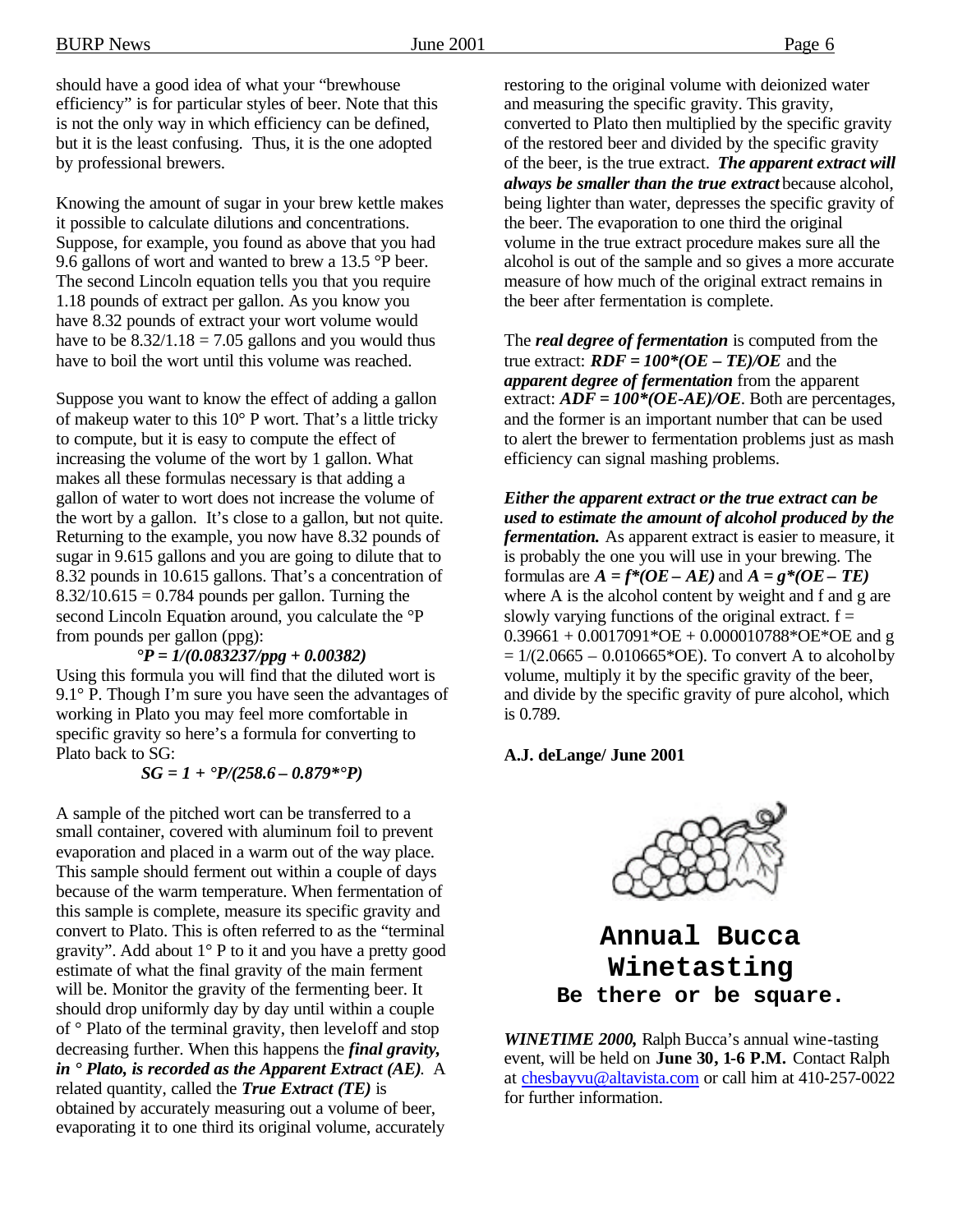

The following item appeared recently in the "Newsscripts" feature (K.M. Reese, Editor) of the publication *Chemical and Engineering News* published by the American Chemical Society.

## **Fighting lightstruck beer**

The photochemical formation of lightstruck flavor in beer, and how to prevent it, was addressed recently by Denis De Keukeleire of Ghent University, Belgium [Spectrum, **14**,1(2001)]. He opens by noting that beer is a popular beverage: Daily consumption is about 60 mL per world inhabitant, about the same as milk and about fivefold that of wine. Numbers aside, beer no doubt is popular. He adds, "There is also evidence supporting the nutritional and health benefits of moderate beer consumption as part of a heathy lifestyle."

Development of the skunky taste and odor in lightstruck beer was recognized by 1875, the author says. Simple tests of the protective powers of glass indicated that brown bottles were best at fending off lightstruck properties. Champagne, wine, milk and other drinks are also sensitive to light, he says, but none displays the "unique skunky odor and taste of lightstruck beer."

The use of skunky as a descriptor is not a coincidence. Photochemically induced off-flavors in beer have been traced to 3-methylbut-2-ene-l-thiol (MBT). This compound, De Keukeleire says, "has been identified in malodorous secretions of the anal glands of skunks *(Mustela vison* L.)" Recent work shows that a mixture of sulfur-containing compounds causes the flavor problem in beer, but MBT remains the main offender - -concentrations of about 1 mg per L can make pale beer unpalatable.

Beer can be protected from light physically by dark, preferably brown, glass bottles or opaque packaging. However, De Keukeleire says, modem hop technology permits beer to be protected chemically as well. The

MBT that mainly causes the terrible taste of lightstruck beer originates in the hop acids, or humulones. The hop acids can be converted to di- and tetrahydroisohumulones. Good beer can be made with a combination of these humulones, and it can safely be in clear glass bottles. (And Miller beer is beginning to appear in clear polyethylene terephthalate bottles.) The dihydroisohumulones are perfectly light-stable; the tetrahydroisohumulones are sensitive to light but cannot yield the noxious MBT.



### **Beam Me Up Scotty - or beam me down a beer!**

*Bob Kepler, Membeersip*

Yes, I know. Palm Pilots and other hand held PDA's are so 'last year', but then again, so is the paper printed BURP Membership Directory. Fear not. We can step up to the digital age quickly and easily with the *BMDFPPOHHD/ADBA (Burp Membership Database For Palm Pilot, Other Handheld Devices/PDA's, and Databases Applications)*. The *BMDFPPOHHD/ADBA* is small, fun, and simple (kinda like me).

The *BMDFPPOHHD/ADBA* is text-based, so it's easily loaded into your Palm Pilot … or into almost any application from Notepad to Excel to Access. Remember, the information from the directory is for the sole use of BURP members and is not to be distributed to outside parties. Just bring your Palm Pilot to the next meeting and I'll be happy to beam you a copy. Then you beam two friends. Then they'll beam two friends. And so on, and so on, until we all have shiny hair.

**John Esparolini:**

**Thanks for the memories of meetings past at your old**  house. And Happy  $40^{th}$  B-day!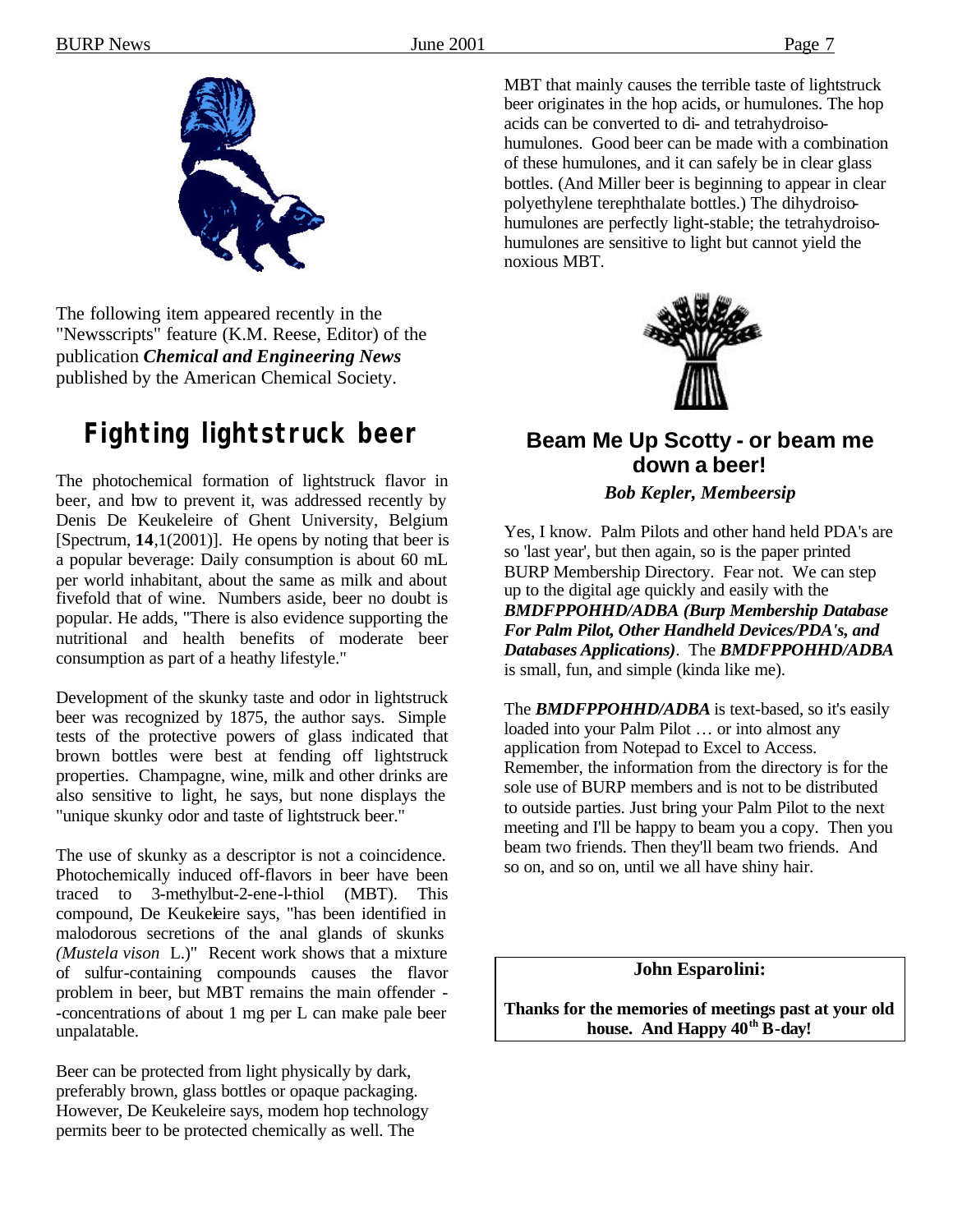

### **BURP 17th Annual Chili Cook-off Winners**

The annual BURP Chili Cook-off, sponsored once again by our good friend, Fred Parker of the **Hard Times Café**, was held at the May BURP meeting. Winners were:

- **1.** *Bison Bite Chili* **-- Dona Lee & Beth Fox with teammates: Woody Lee, Bill Madden, Johnnie & Peggy Hood**
- **2.** *Jackelope Chili* **-- Tom & Colleen Cannon/Pat & Janet Crowe/Steve Marler**
- **3.** *Planet of the Apes Chili* **-- Paul Fiorino & Jen Beer**
- **\*\*** *Hottest Chili: Satan's Sphincter***-- Rick Garvin & Christine Lewis**

Prize-Winning Recipe: Bison Bite Chili

3 T olive oil

- 4-5 onions, chopped
- 6-8 cloves garlic, chopped
- 2 lbs. chorizo sausage, casing removed
- 1 red bell pepper, chopped
- 1 green bell pepper, chopped
- 1 yellow bell pepper, chopped
- 1 orange bell pepper, chopped
- 5 lbs. chopped buffalo meat
- 4 large cans (28 oz.) diced tomatoes
- 1/2 oz fresh oregano, stems removed, chopped
- 24 oz. Capital City pale ale
- 2 cups gold tequila
- 1-6 oz. can tomato paste
- 2-3 T cumin
- 10 T chili powder
- 1 serrano pepper, diced
- 4 jalapeno peppers, diced
- 1 banana pepper, diced
- 2 chipotle peppers, diced
- 6 T adobe sauce from chipotle peppers
- Juice of 2 limes
- 1 bunch cilantro, stems removed, chopped
- 2-1 lb. cans black beans, drained and rinsed
- 2-1 lb. cans great northern beans, drained and rinsed
- 2-1 lb. cans red kidney beans, drained and rinsed

3-16 oz cans whole kernel corn, drained 6-1 1/2 in. squares cornbread, crumbled Salt, black pepper, cayenne pepper to taste

Yield: 14 quarts of chili.

You'll need one very large pot. Add olive oil to pot and heat. Brown onion and garlic in olive oil until soft, 5-10 minutes. Add chorizo to onion garlic mixture, break apart and brown meat. Add bell peppers and cook for an additional 5 minutes. Add buffalo and break apart meat, cooking until browned. Add diced tomatoes, oregano, beer, tequila, tomato paste, cumin, chili powder, and hot peppers. Mix well and heat until bubbling. Lower heat to a simmer and cook for at least one hour, stirring often. Add all three types of beans and lime juice to the mix. Increase heat until mixture is bubbling, then reduce heat and cook for 30 minutes, stirring often. Add cilantro, corn, and 1/2 of the cornbread. Mix well; add additional cornbread as necessary to thicken the chili. Add salt, pepper to taste. Cook at a simmer for an additional 30 minutes. Serve with additional diced hot peppers, shredded cheese, cilantro, and cornbread. [Note: You can find ground buffalo at Trader Joe's. Canned chipotle peppers in adobe sauce are at stores with a selection of international foods like Shoppers Food Warehouse.]

### **? ? ? ? ? ? ? ? ? ? ? ? ? ?**

### *Answers to Rydlun's Riddler:*

- *1) 2,600 MALT BEVERAGE BRANDS*
- *2) 1,800+/- BREWERIES*
- *3) 85% BUD-MIL-OORS*
- *4) 12% IMPORTS*
- *5) 3% CRAFT-MICRO*
- *6) 1.2% USA BEER EXPORTS, and falling from a 1995 high of 2.4%!*
- *7) Taxes*

# **? ? ? ? ? ? ? ? ? ? ? ? ? ?**

Editors' Corner Paul & Jamie Langlie, Ministers of Truth

Thanks to all of our BURP colleagues who worked so hard to make the SoFB run smoothly. The overall quality of the beers seems to improve every year as we homebrewers have learned from our past mistakes and become more sophisticated. Now we're on to MASHout. Never a dull moment!